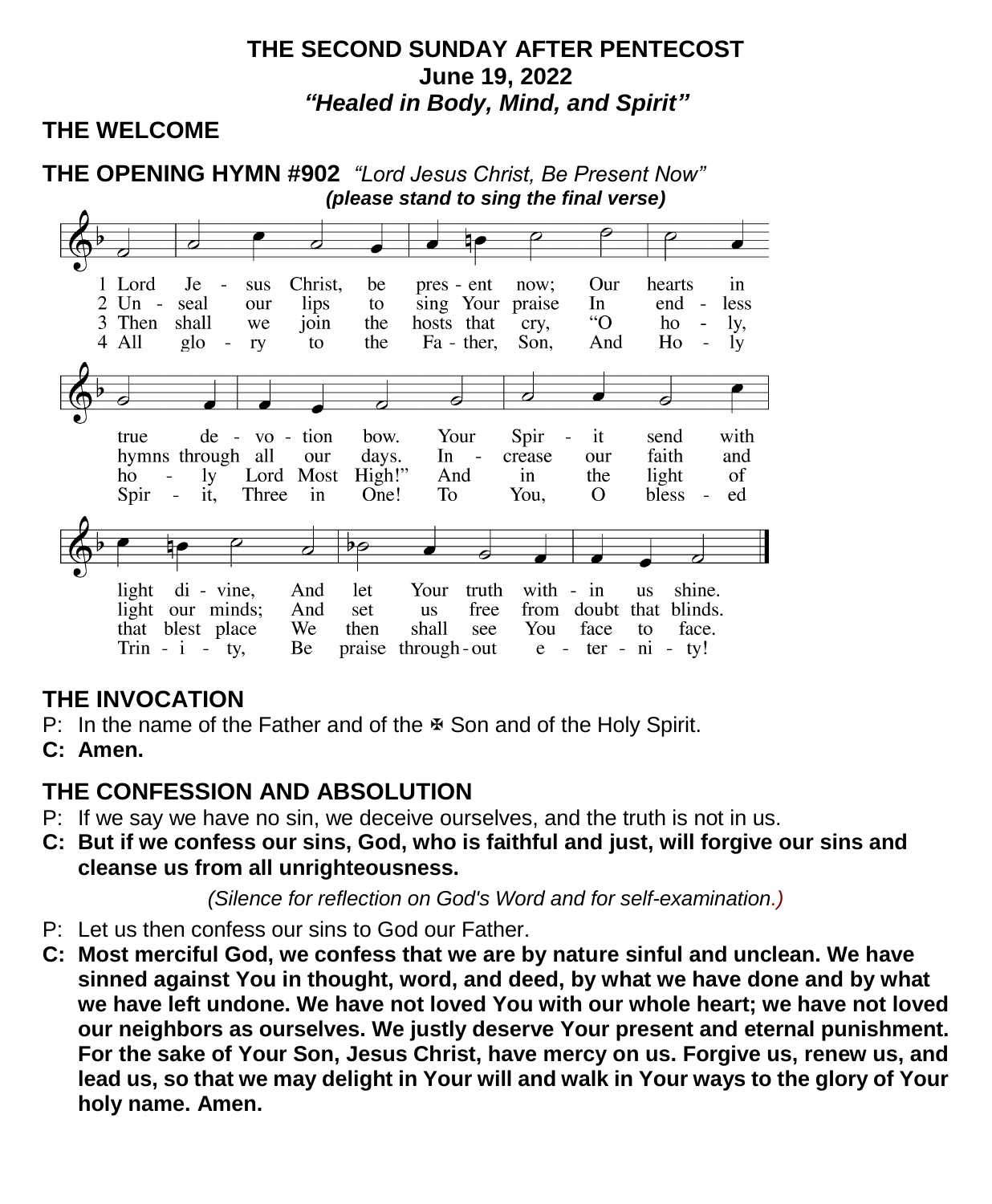- P: Almighty God in His mercy has given His Son to die for you and for His sake forgives you all your sins. As a called and ordained servant of Christ, and by His authority, I therefore forgive you all your sins in the name of the Father and of the  $\overline{x}$  Son and of the Holy Spirit.
- **C: Amen.**

### *(please be seated)*

**THE INTROIT** *Psalm 71:20–24; antiphon: verse 3* 

- P: Be to me a rock of refuge, to which I may continually come;
- **C: You have given the command to save me, for You are my Rock and my Fortress.**
- P: You who have made me see many troubles and calamities will revive me again;
- **C: from the depths of the earth You will bring me up again.**
- P: You will increase my greatness
- **C: and comfort me again.**
- P: I will also praise You with the harp for Your faithfulness, O my God;
- **C: I will sing praises to You with the lyre, O Holy One of Israel.**
- P: My lips will shout for joy, when I sing praises to You;
- **C: my soul also, which You have redeemed.**
- P: And my tongue will talk of Your righteous help all the day long,
- **C: for they have been put to shame and disappointed who sought to do me hurt. Glory be to the Father and to the Son and to the Holy Spirit; as it was in the beginning, is now, and will be forever. Amen.**
- P: Be to me a rock of refuge, to which I may continually come;
- **C: You have given the command to save me, for You are my Rock and my Fortress.**

**THE HYMN OF PRAISE #946** *"Glory to God, We Give You Thanks and Praise"*



© Oxford University Press. Used by permission: LSB Hymn License .NET, no. 100012547.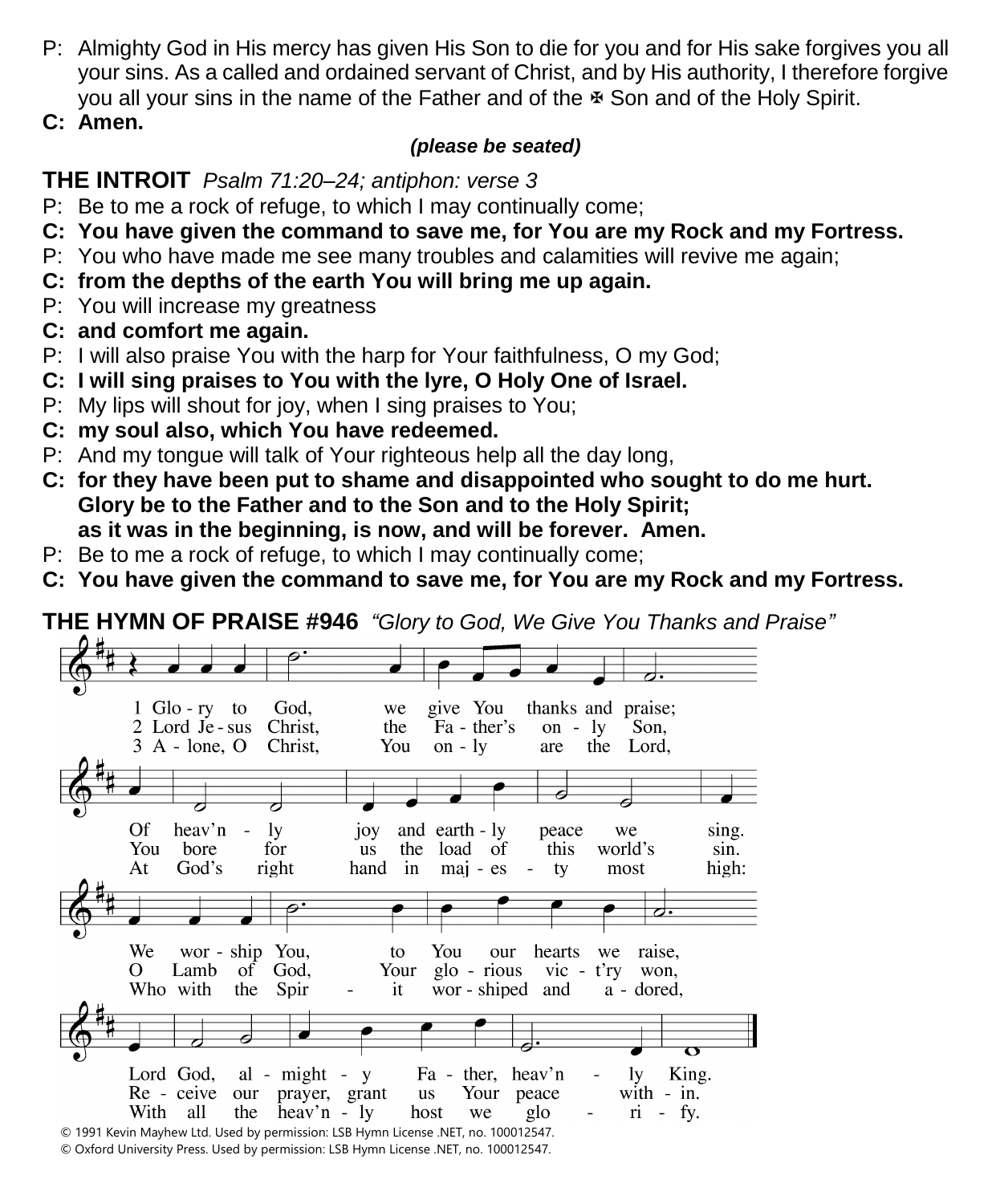# **THE PRAYER OF THE DAY**

P: Let us pray. O God, You have prepared for those who love You such good things as surpass our understanding. Cast out all sins and evil desires from us, and pour into our hearts Your Holy Spirit to guide us into all blessedness; through Jesus Christ, Your Son, our Lord, who lives and reigns with You and the Holy Spirit, one God, now and forever.

### **C: Amen.**

# **THE OLD TESTAMENT READING** Isaiah 65:1-9 (ESV)

I was ready to be sought by those who did not ask for Me; I was ready to be found by those who did not seek Me. I said, "Here I am, here I am," to a nation that was not called by My name. I spread out My hands all the day to a rebellious people, who walk in a way that is not good, following their own devices; a people who provoke Me to My face continually, sacrificing in gardens and making offerings on bricks; who sit in tombs, and spend the night in secret places; who eat pig's flesh, and broth of tainted meat is in their vessels; who say, "Keep to yourself, do not come near me, for I am too holy for you." These are a smoke in My nostrils, a fire that burns all the day. Behold, it is written before Me: "I will not keep silent, but I will repay; will indeed repay into their lap both your iniquities and your fathers' iniquities together, says the LORD; because they made offerings on the mountains and insulted Me on the hills, I will measure into their lap payment for their former deeds." Thus says the LORD: "As the new wine is found in the cluster, and they say, 'Do not destroy it, for there is a blessing in it,' so I will do for My servants' sake, and not destroy them all. I will bring forth offspring from Jacob, and from Judah possessors of My mountains; My chosen shall possess it, and My servants shall dwell there."

- P: This is the Word of the Lord.
- **C: Thanks be to God.**

## **THE EPISTLE** Galatians 3:23-4:7 (ESV)

Now before faith came, we were held captive under the Law, imprisoned until the coming faith would be revealed. So then, the Law was our guardian until Christ came, in order that we might be justified by faith. But now that faith has come, we are no longer under a guardian, for in Christ Jesus you are all sons of God, through faith. For as many of you as were baptized into Christ have put on Christ. There is neither Jew nor Greek, there is neither slave nor free, there is no male and female, for you are all one in Christ Jesus. And if you are Christ's, then you are Abraham's offspring, heirs according to promise. I mean that the heir, as long as he is a child, is no different from a slave, though he is the owner of everything, but he is under guardians and managers until the date set by his father. In the same way we also, when we were children, were enslaved to the elementary principles of the world. But when the fullness of time had come, God sent forth His Son, born of woman, born under the Law, to redeem those who were under the Law, so that we might receive adoption as sons. And because you are sons, God has sent the Spirit of His Son into our hearts, crying, "Abba! Father!" So you are no longer a slave, but a son, and if a son, then an heir through God.

- P: This is the Word of the Lord.
- **C: Thanks be to God.**

### *(please stand)*

**THE ALLELUIA VERSE** *(sung) (page 156 in the hymnal)* **Alleluia. Lord, to whom shall we go? You have the words of eternal life. Alleluia, Alleluia.**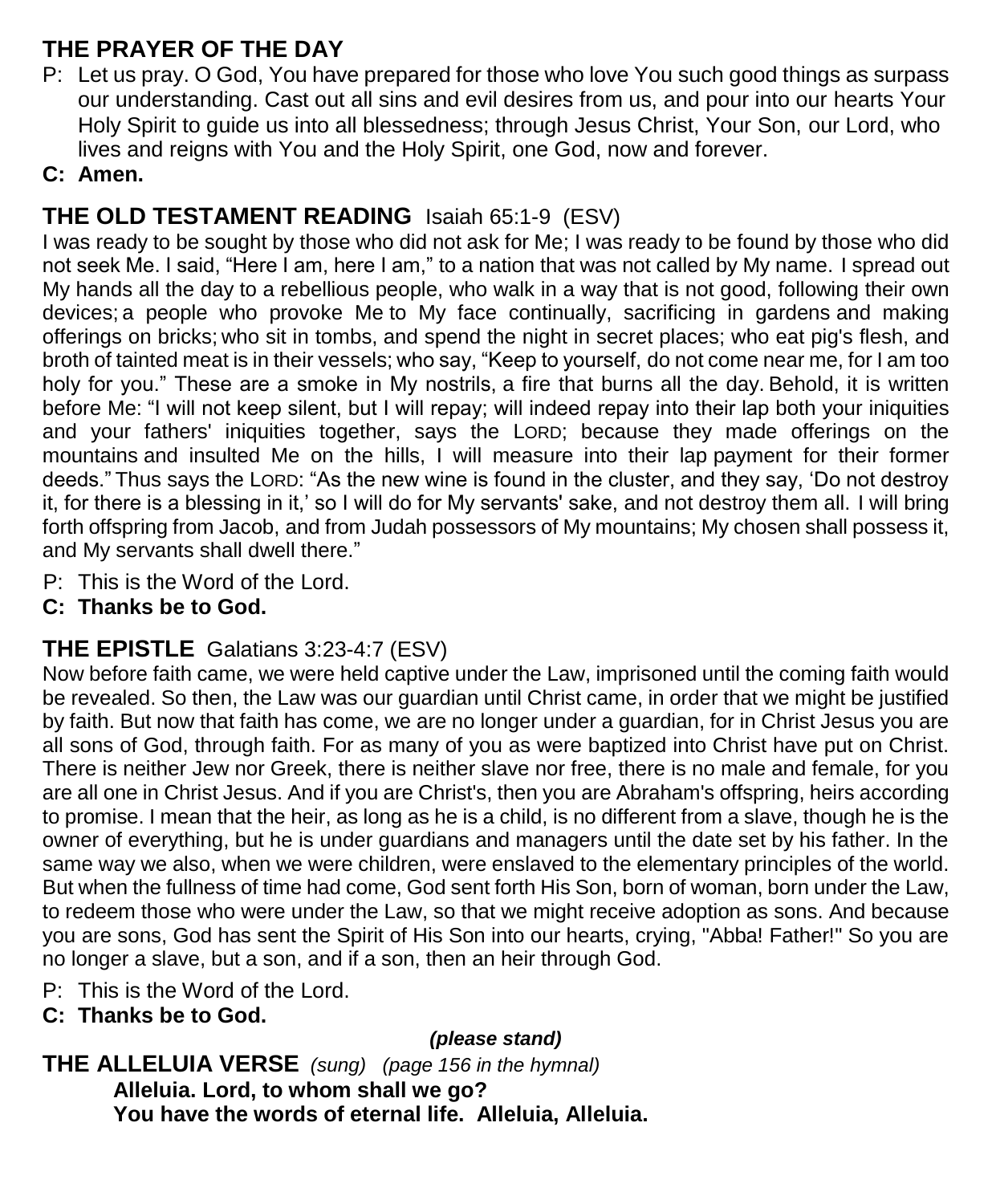### **THE HOLY GOSPEL** Luke 8:26-39 (ESV)

P: The Holy Gospel according to St. Luke, the eighth chapter.

#### **C:** *(spoken)* **Glory to You, O Lord.**

Then they sailed to the country of the Gerasenes, which is opposite Galilee. When Jesus had stepped out on land, there met Him a man from the city who had demons. For a long time he had worn no clothes, and he had not lived in a house but among the tombs. When he saw Jesus, he cried out and fell down before Him and said with a loud voice, "What have you to do with me, Jesus, Son of the Most High God? I beg You, do not torment me." For He had commanded the unclean spirit to come out of the man. (For many a time it had seized him. He was kept under guard and bound with chains and shackles, but he would break the bonds and be driven by the demon into the desert.) Jesus then asked him, "What is your name?" And he said, "Legion," for many demons had entered him. And they begged Him not to command them to depart into the abyss. Now a large herd of pigs was feeding there on the hillside, and they begged Him to let them enter these. So He gave them permission. Then the demons came out of the man and entered the pigs, and the herd rushed down the steep bank into the lake and drowned. When the herdsmen saw what had happened, they fled and told it in the city and in the country. Then people went out to see what had happened, and they came to Jesus and found the man from whom the demons had gone, sitting at the feet of Jesus, clothed and in his right mind, and they were afraid. And those who had seen it told them how the demon-possessed man had been healed. Then all the people of the surrounding country of the Gerasenes asked Him to depart from them, for they were seized with great fear. So He got into the boat and returned. The man from whom the demons had gone begged that he might be with Him, but Jesus sent him away, saying, "Return to your home, and declare how much God has done for you." And he went away, proclaiming throughout the whole city how much Jesus had done for him.

P: This is the Gospel of the Lord.

**C:** *(spoken)* **Praise to You, O Christ.**

#### *(please be seated)*

**THE BIBLE MEMORY VERSE FOR JUNE** ~ Galatians 5:22-23a **The fruit of the Spirit is love, joy, peace, patience, kindness, goodness, faithfulness, gentleness, and self-control.**

**THE CHILDREN'S MESSAGE**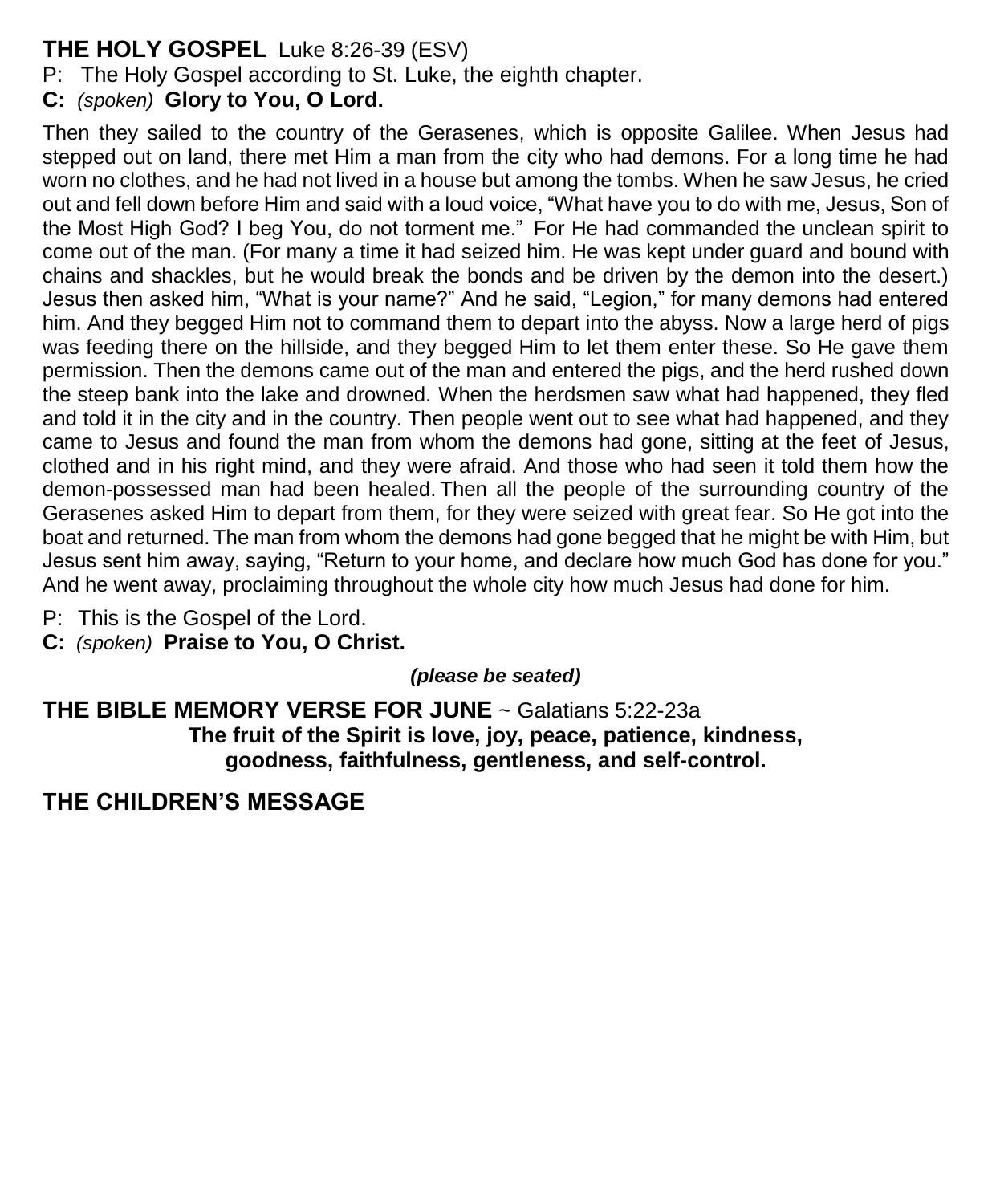

© 1987 Hope Publishing Co. Used by permission: LSB Hymn License .NET, no. 100012547.

**THE SERMON** *"Healed in Body, Mind, and Spirit"* Text: Luke 8:26-39

*(please stand)*

**THE PRESENATION OF OUR OFFERINGS** *"Baptized into Your Name" (#590, verse 4)* **All that I am and love most dearly—Receive it all, O Lord, from me. Let me confess my faith sincerely; Help me Your faithful child to be! Let nothing that I am or own Serve any will but Yours alone.**

### **THE PRAYER OF THE CHURCH**

*(Each petition concludes with the following response: Let us pray to the Lord: "Lord, have mercy.")*

# **THE WORDS OF INSTITUTION**

### **THE PROCLAMATION OF CHRIST** *(1 Corinthians 11:26; Revelation 22:20)*

- P: As often as we eat this bread and drink this cup, we proclaim the Lord's death until He comes.
- **C: Amen. Come, Lord Jesus.**